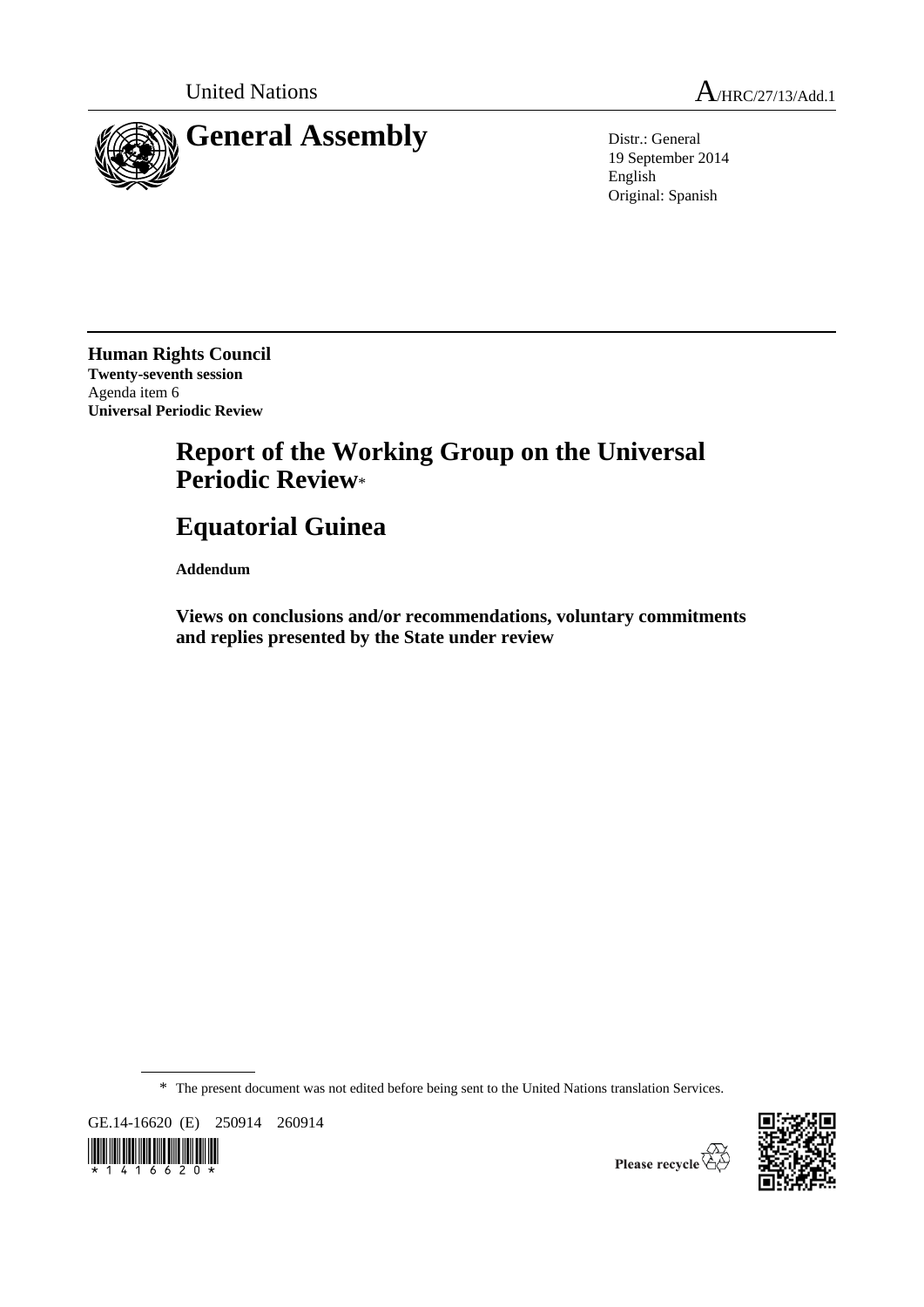1. Response from Equatorial Guinea to the recommendations of the universal periodic review mechanisms of the Human Rights Council.

2. The Republic of Equatorial Guinea hereby submits its response to the recommendations made to the Government by the various delegations during the interactive dialogue under the universal periodic review on 5 May 2014, in which we accepted 102 recommendations, i.e. recommendations 134.1 to 134.102; 83 recommendations were submitted to the Government for consideration, and 6 were rejected.

3. These recommendations to the Government were studied at a special session of the Interministerial Council, with input from the other constitutional powers of the State, whose commitment is a product of their links with the international human rights instruments.

## **I. Links with human rights instruments**

**Recommendation 135.1** – Equatorial Guinea agrees to ratify the Convention on the Rights of Persons with Disabilities, the International Convention for the Protection of All Persons from Enforced Disappearance and the Optional Protocol to the Convention against Torture. Equatorial Guinea does not agree to accede to the Rome Statute of the International Criminal Court.

**Recommendations 135.2, 135.3, 135.18, 135.19, 135.20** – Equatorial Guinea agrees to ratify the International Convention on the Protection of the Rights of All Migrant Workers and Members of their Families.

**Recommendations 135.4, 135.16, 135.17** – Equatorial Guinea agrees to ratify the International Convention for the Protection of All Persons from Enforced Disappearance.

**Recommendation 135.5** – Equatorial Guinea agrees to ratify the Convention on the Rights of Persons with Disabilities, and rejects the Rome Statute.

**Recommendation 135.6** – Equatorial Guinea **does not agree** to ratify the Rome Statute of the International Criminal Court. It agrees to ratify the Convention on the Rights of Persons with Disabilities and takes note of the African Union Convention on Preventing and Combating Corruption.

**Recommendations 135.7, 135.8, 135.9** – Equatorial Guinea agrees to ratify and accede to the Optional Protocol to the Convention on the Rights of the Child on the involvement of children in armed conflict.

**Recommendations 135.10, 135.11, 135.12, 135.13, 135.14, 135.15** – Equatorial Guinea takes note and will consider the possibility of ratifying the Second Optional Protocol to the International Covenant on Civil and Political Rights; it suggests that account should be taken of the adoption of resolution 426, dated 13 February, on a temporary amnesty with respect to the death penalty.

### **II. Fight against corruption**

**Recommendations 135.21, 135.22, 135.23** – Equatorial Guinea takes note of the possibility of ratifying the United Nations Convention against Corruption.

**Recommendation 135.24** – Equatorial Guinea agrees to continue efforts to strengthen legal frameworks and their implementation, inter alia, by completing the ratification process of the Convention on Rights of Persons with Disabilities. It takes note of the United Nations Convention against Corruption.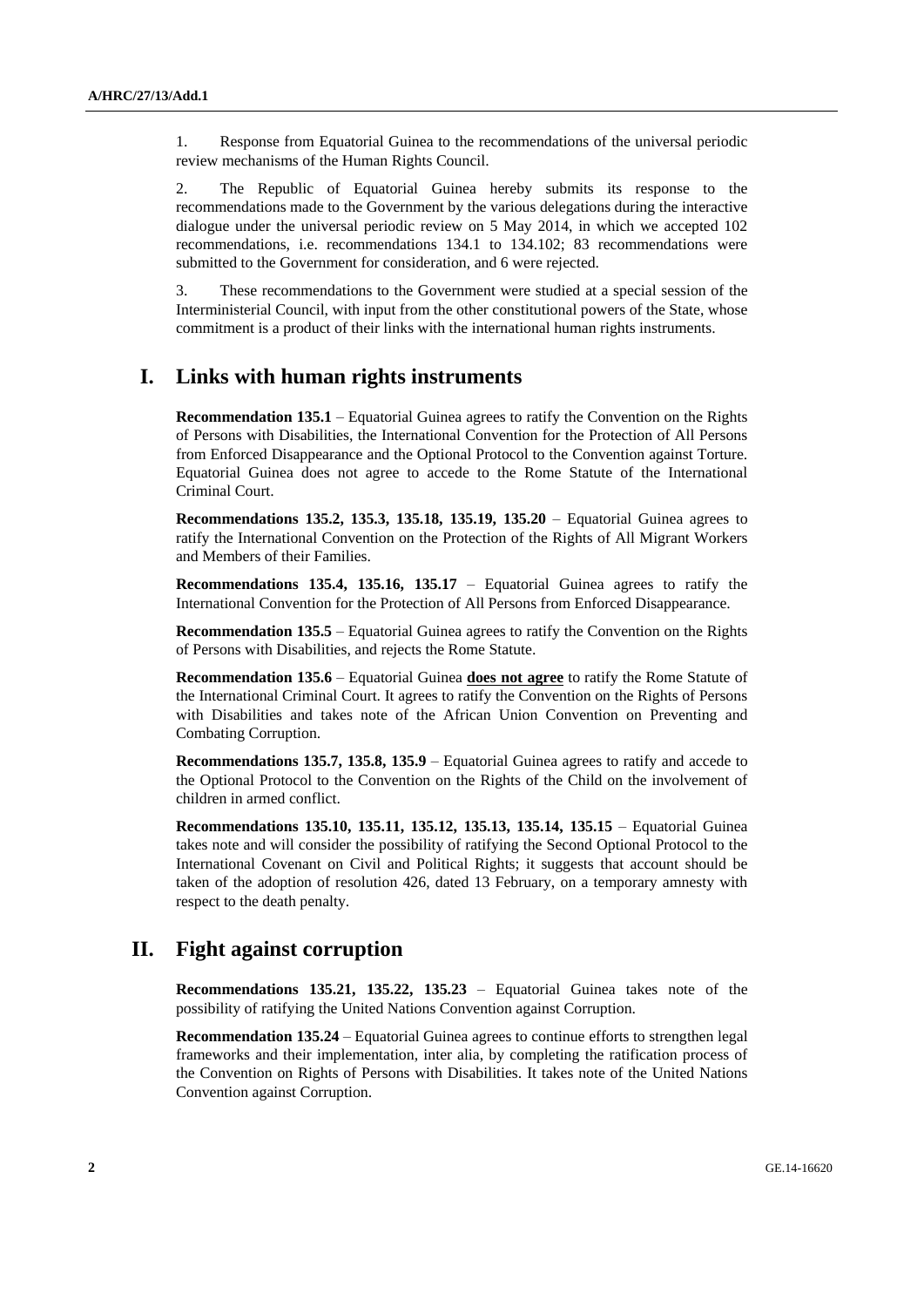## **III. Human rights mechanisms and strengthening of the normative and institutional framework**

**Recommendations 135.25, 135.26, 135.27, 135.28, 135.29** – Equatorial Guinea takes note of the recommendation to extend a standing invitation to all mechanisms and special procedure mandate holders of the Human Rights Council.

**Recommendation 135.30** – Equatorial Guinea agrees to take measures aimed at guaranteeing the effective and impartial implementation of legislation and at putting an end to impunity in cases of domestic violence.

**Recommendation 135.31** – Equatorial Guinea takes note of the recommendation to adopt legislation that defines gender-based violence as a crime and to offer assistance to victims.

**Recommendation 135.32** – Equatorial Guinea agrees to expedite the process of elaboration and adoption of a law that defines and prohibits discrimination against women.

**Recommendations 135.33, 135.34, 135.35, 135.36, 135.37, 135.38, 135.39, 135.40** – Equatorial Guinea agrees to speed up the process of bringing the National Human Rights Commission into line with the Paris Principles.

#### **IV. Sectoral policies**

**Recommendations 135.41, 135.42, 135.43** – Equatorial Guinea takes note of the recommendation to establish a clear and transparent fiscal policy to manage revenues, combat corruption and account for the use of public funds.

**Recommendation 135.44** – Equatorial Guinea takes note of the recommendation to strengthen public policies providing for the elimination of forced and early marriage, levirate marriage and other harmful practices threatening the rights of women.

**Recommendation 135.45** – Equatorial Guinea takes note of the recommendation to continue the patterns that it has legitimately and sovereignly marked out for its democratic course and good governance, ensuring recognition and respect for all human rights in the idiosyncratic customs of the societies and cultures that compose the mosaic of the State of Equatorial Guinea.

**Recommendation 135.46** – Equatorial Guinea takes note of the recommendation to strengthen existing policies aimed at continued improvement of the electoral system, including with the aid of international cooperation, and taking into account a cross-cutting gender perspective.

**Recommendation 135.47** – Equatorial Guinea takes note of the recommendation to redouble its efforts to empower women by amending legislation that discriminates against women in matters such as polygamy, inheritance and child custody, and to enact legislation on domestic violence, rape, including marital rape, and other forms of sexual and genderbased violence.

**Recommendation 135.48** – Equatorial Guinea takes note of the recommendation to accelerate the process of drafting and adopting a law on gender equality.

**Recommendation 135.49** – Equatorial Guinea agrees to define and prohibit discrimination against women.

**Recommendation 135.50** – Equatorial Guinea takes note of the recommendation to consider the possibility of revising the law on customary marriage with a view to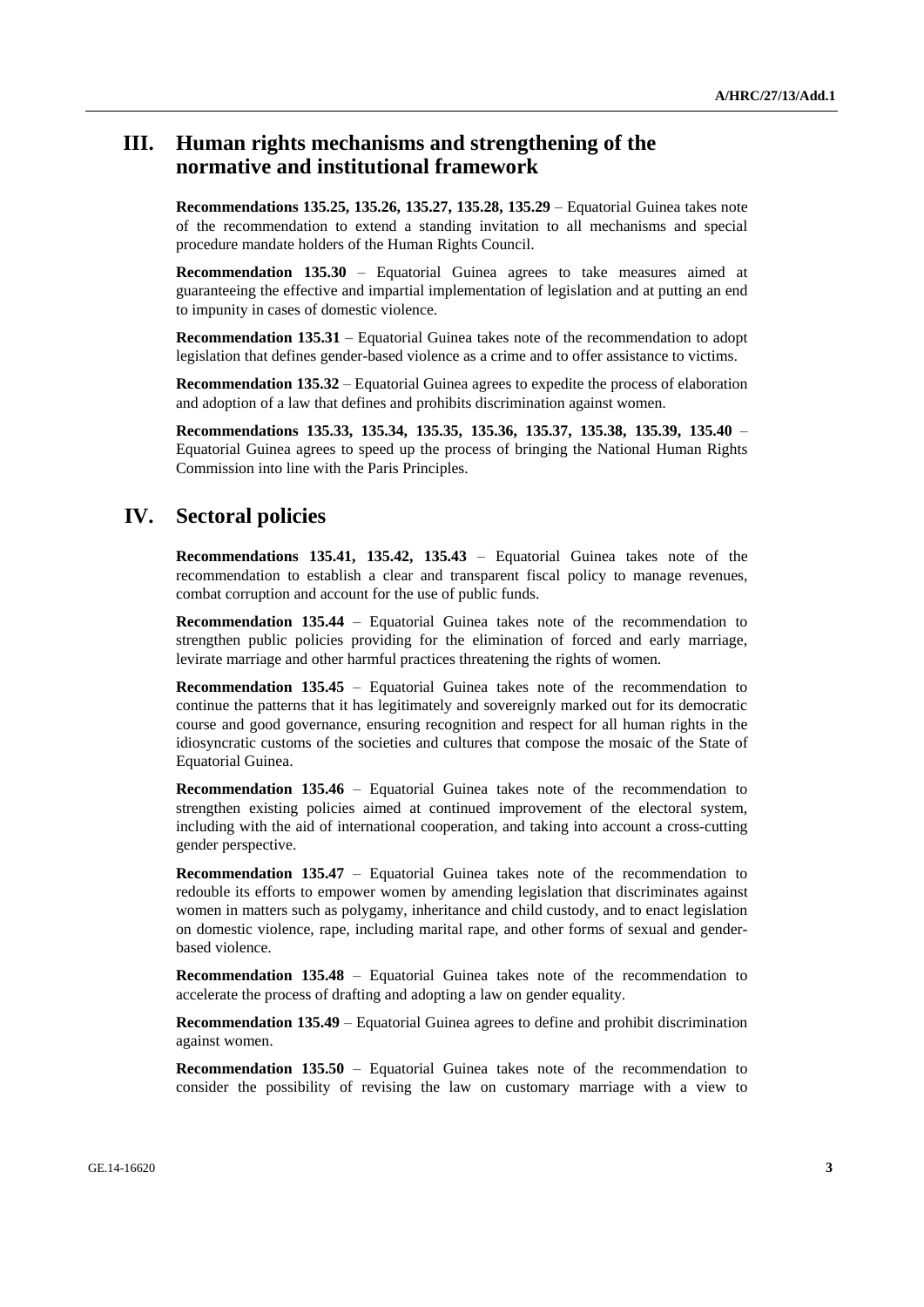guaranteeing equal succession rights to women, and agrees to establish a minimum age of 18 years for marriage.

**Recommendation 135.51** – Equatorial Guinea takes note of the recommendation to initiate an awareness-raising campaign of the importance of equal rights for lesbian, gay, bisexual and transgender persons in order to foster a climate of true social acceptance, in the spirit of the Constitution of Equatorial Guinea.

## **V. Trafficking in persons**

**Recommendations 135.52, 135.53, 135.54, 135.55, 135.56, 135.57** – Equatorial Guinea agrees to the establishment and implementation of a moratorium on the death penalty and has taken measures such as resolution No. 426 on a temporary amnesty; it takes note of the recommendation for the total abolition of the death penalty.

**Recommendations 135.58, 135.59** – Equatorial Guinea agrees to reinforce measures to combat migrant smuggling and human trafficking.

**Recommendation 135.60** – Equatorial Guinea takes note of the recommendation to consider releasing, on humanitarian grounds, inmates whose detention puts their life or health at risk.

**Recommendation 135.61** – Equatorial Guinea takes note of the recommendation to accelerate the process of adopting specific legislation and a national action plan to combat all forms of violence against women, particularly women in vulnerable situations, including migrants, women with disabilities and women in detention facilities.

**Recommendation 135.62** – Equatorial Guinea agrees to end the practice of secret detention and guarantee that due legal process is followed, in line with international standards.

**Recommendation 135.63** – Equatorial Guinea agrees to take concrete measures to guarantee respect for the rights and fundamental freedoms of the entire population, and to take the necessary steps to investigate and punish those responsible for the kidnapping of refugees, arbitrary detention, torture, executions and enforced disappearances.

#### **VI. Judicial and penal system**

**Recommendation 135.64** – Equatorial Guinea agrees to move forward on the allocation to the judiciary of the necessary financial resources with a view to achieving its full independence, and to guarantee due transparency and efficiency in the administration of justice.

**Recommendation 135.65** – Equatorial Guinea agrees to continue strengthening the legal and institutional reform process in order to safeguard the full independence and transparency of the judiciary, including through effective accountability and monitoring mechanisms.

**Recommendation 135.66** – Equatorial Guinea takes note of the recommendation to reform the Criminal Code and the Code of Criminal Procedure in order to bring them into line with international standards, and agrees to improve all aspects of conditions of detention.

#### **VII. Discrimination against women**

**Recommendation 135.67** – Equatorial Guinea agrees to eliminate discrimination against women in the area of marriage, takes note of the prohibition of polygamy, and agrees to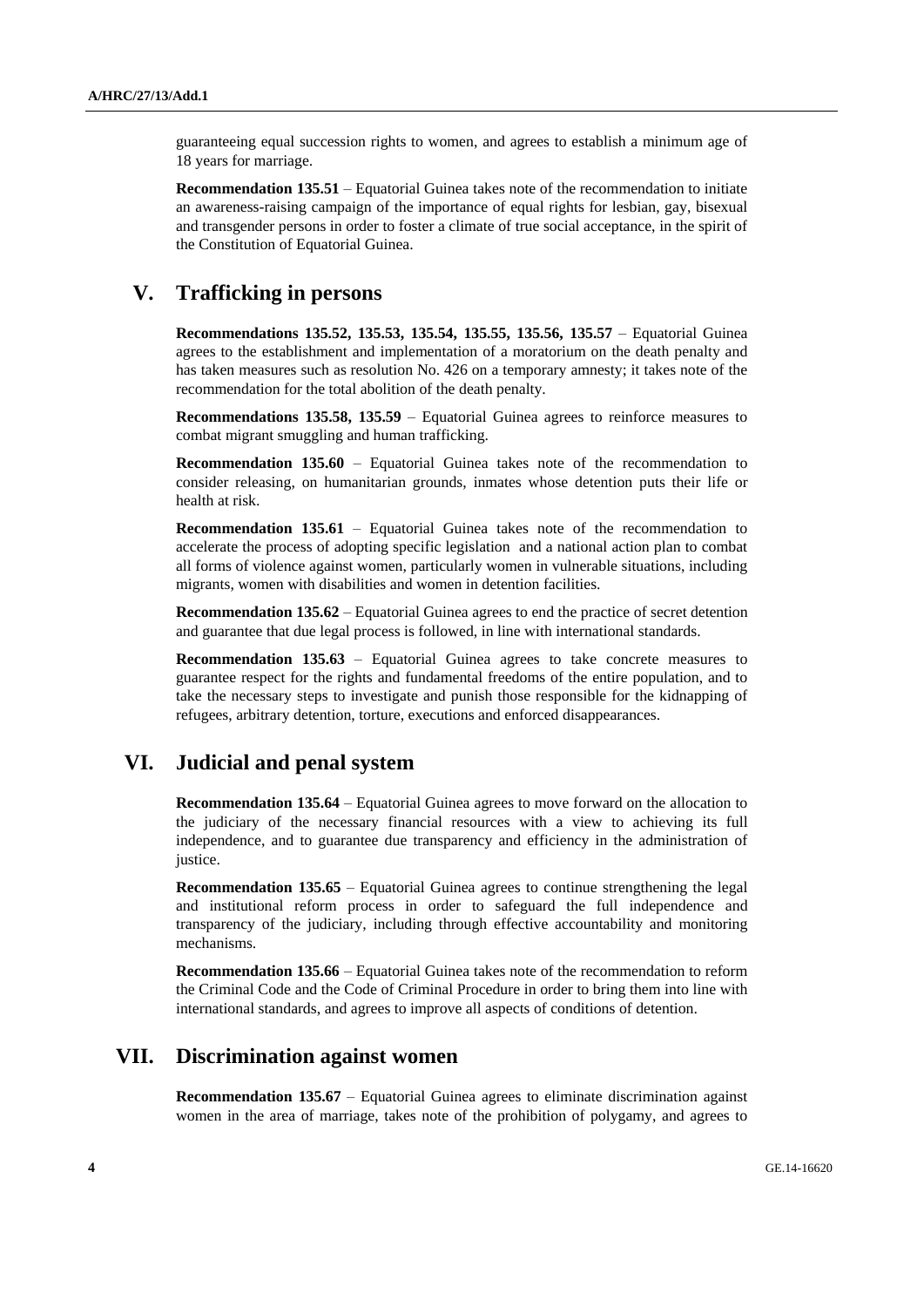eradicate the practices of child, early and forced marriage and to ensure equal inheritance rights for men and women.

## **VIII. Freedom of the press, freedom of expression, and freedom of assembly**

**Recommendation 135.68** – Equatorial Guinea agrees to permit journalists, NGOs and human rights experts to enter Equatorial Guinea and carry out their work without hindrance or risk of retaliation against the persons they meet.

**Recommendation 135.69** – Equatorial Guinea agrees to act in earnest to prevent harassment, politically motivated arrests and arbitrary detention of political opponents, and takes note of the recommendation to guarantee that they have equal access to funding and the media. Equatorial Guinea also agrees that all citizens should have the right to free participation in political and public life.

**Recommendations 135.70, 135.71** – Equatorial Guinea agrees to take measures to punish acts of harassment against journalists and human rights defenders, to effectively guarantee freedom of expression, assembly and association, preventing censorship and undue control of the media, and to investigate all attacks against journalists.

**Recommendation 135.72** – Equatorial Guinea takes note of the recommendation to increase transparency by permitting public access to information about financial and other material interests of government ministers.

**Recommendation 135.73** – Equatorial Guinea takes note of the recommendation to take necessary steps to streamline organizational registration processes and allow independent media to operate in the country, to foster an environment where opposition parties, journalists, civil society and all citizens of Equatorial Guinea can operate freely, independently and without fear.

**Recommendation 135.74** – Equatorial Guinea agrees to adopt measures to guarantee freedom of the press in line with international standards, but **does not agree** to the decriminalization of defamation.

**Recommendation 135.75** – Equatorial Guinea accepts and guarantees the right to freedom of association through the establishment of a political space in which all citizens can exercise this right without interference.

**Recommendation 135.76** – Equatorial Guinea takes note of the recommendation to ease the requirements for the registration of all NGOs and facilitate the unhindered operation of all civil society actors, including human rights defenders.

## **IX. Child labour**

**Recommendation 135.77** – Equatorial Guinea agrees to establish the necessary measures to eliminate the worst forms of child labour, for example by raising the minimum age for all hazardous work to 18 and developing a list of hazardous occupations and activities not permitted for children.

**Recommendation 135.78** – Equatorial Guinea agrees to set priorities and allocate necessary resources for implementing its National Economic and Social Development Plan, Horizon 2020, with special emphasis on employment for youth, gender equality, urban planning, adequate housing, health care and education.